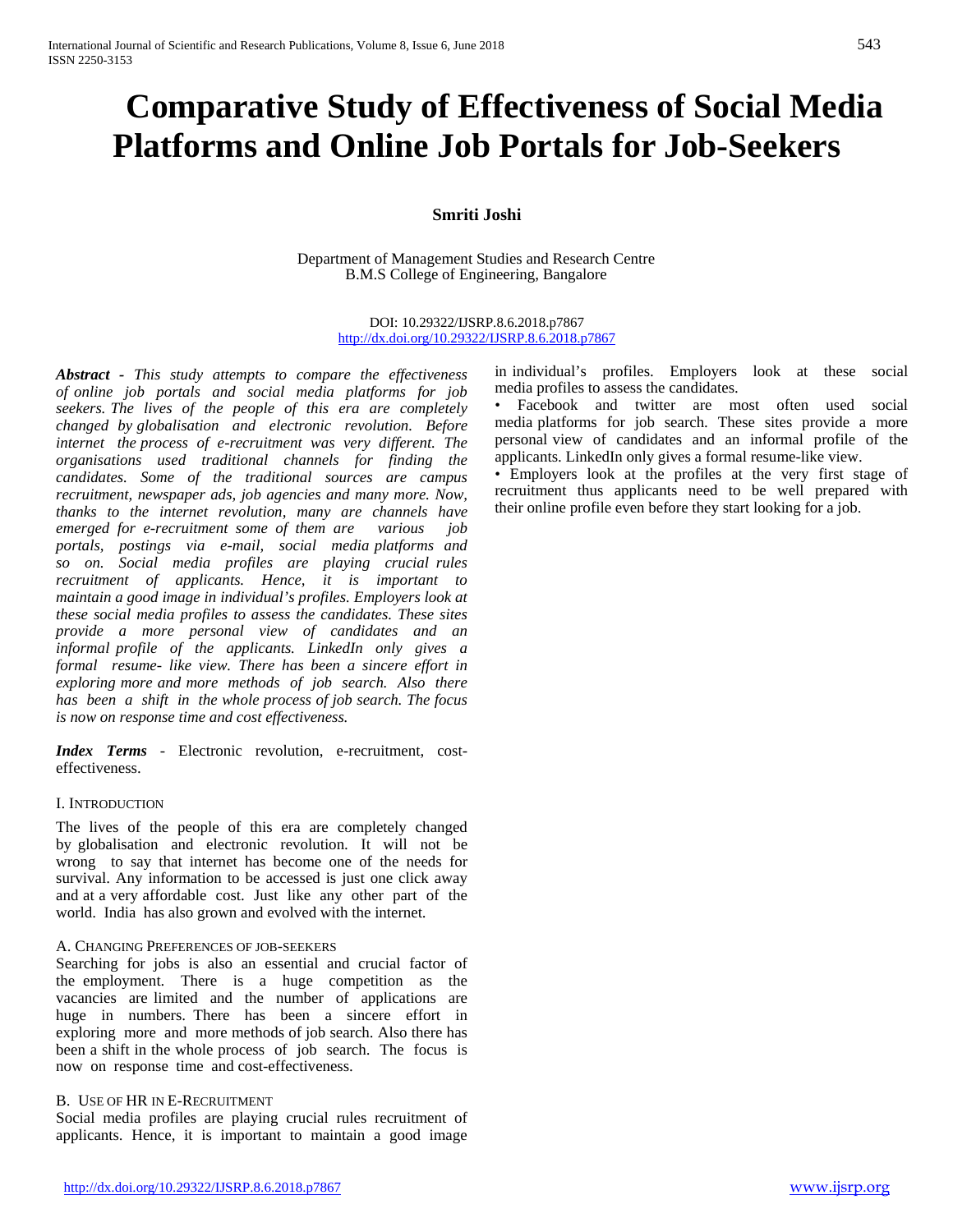International Journal of Scientific and Research Publications, Volume 8, Issue 6, June 2018 544 ISSN 2250-3153

• 91% of the employers today go through candidates profile and activity online and his/her everyday digital footprint.

• Even though social media platforms do not entirely decide the acceptance or rejecting of the candidates, they significantly contribute to the decision making.

II.LITERATURE REVIEW

E-recruitment process is starts by posting vacancies on the corporate website or on an online recruitment vendor's website, and allowing applicants to send their resumes electronically through the e-form or email (Galanaki, 2002) hence erecruitment enable the firm to perform the tasks in speed and improves the process (Tong and Sivanand, 2005). One of the outcomes of the growth of e-recruitment technologies has been that applying for jobs has become simpler and more streamlined (SHRM, 2007). E-recruitment emerges as a handy and advantageous method over traditional methods of recruitment (Tong and Sivanand 2005).

#### III.RESEARCH METHODOLOGY

#### A. HYPOTHESIS FOR THE STUDY

H0: The job seeker's preference of choosing Social Media Platform is independent of relevance of job postings, number of job recommendation, response time ,user friendly interface and tracking of application.

H1: The job seeker's preference of choosing Social Media Platforms is dependent of relevance of job postings, number of job recommendation, response time, user friendly interface and tracking of application.

H0: The job seeker's preference of choosing LinkedIn is independent of relevance of job postings, response time and ease of communication with employer.

H1: The job seeker's preference of choosing LinkedIn is dependent of relevance of job postings, response time and ease of communication with employer.

### B. TYPE AND SPAN OF RESEARCH

Descriptive research was carried through a questionnaire which had both open and closed ended questions. The data collected is qualitative data. The individuals were both freshers (not working) and professionals who are seeking for better jobs. Interviews were done with industry experts to gain insights and know their opinions. The sampling technique was convenience sampling. 204 responses were collected from individuals. The scope of the study was confined to the social media platforms namely Twitter, Facebook and LinkedIn and online job portals Naukri, Indeed, Monster and Shine. The survey was distributed to job seekers only in Karnataka.